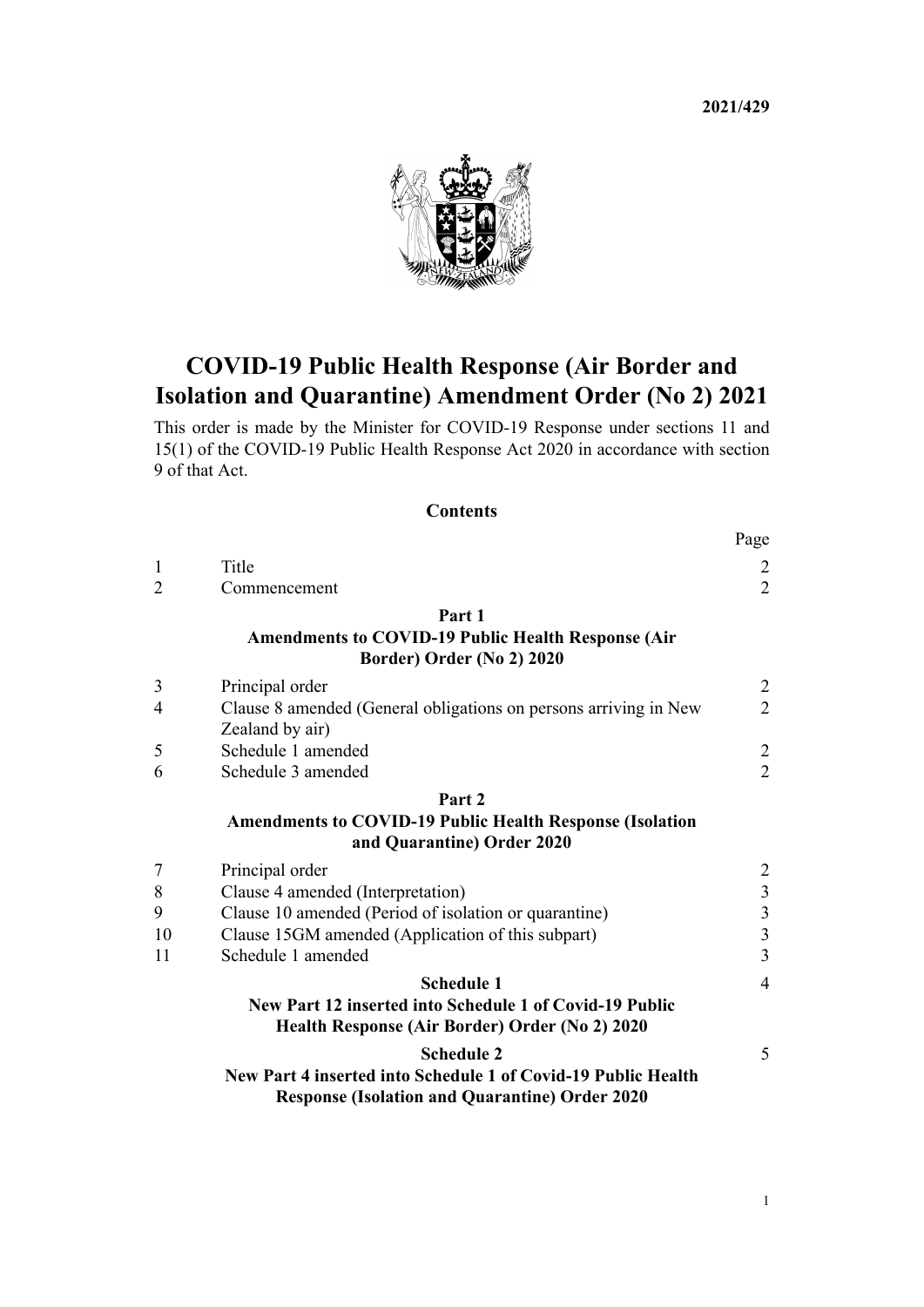<span id="page-1-0"></span>cl 1

## **Order**

#### **1 Title**

This order is the COVID-19 Public Health Response (Air Border and Isolation and Quarantine) Amendment Order (No 2) 2021.

#### **2 Commencement**

- (1) Clause 4 comes into force on 7 January 2022.
- (2) The rest of this order comes into force at 11.59 pm on 23 December 2021.

#### **Part 1**

## **Amendments to COVID-19 Public Health Response (Air Border) Order (No 2) 2020**

#### **3 Principal order**

This Part amends the [COVID-19 Public Health Response \(Air Border\) Order](http://legislation.govt.nz/pdflink.aspx?id=LMS403345) [\(No 2\) 2020](http://legislation.govt.nz/pdflink.aspx?id=LMS403345).

- **4 Clause 8 amended (General obligations on persons arriving in New Zealand by air)**
- (1) In clause  $8(2B)(a)(i)$  and (iii), replace "72 hours" with "48 hours".
- (2) In [clause 8\(4B\)](http://legislation.govt.nz/pdflink.aspx?id=LMS403374), replace "96 hours" with "72 hours".
- (3) In [clause 8\(4B\)](http://legislation.govt.nz/pdflink.aspx?id=LMS403374), replace "72 hours" with "48 hours".

### **5 Schedule 1 amended**

In [Schedule 1](http://legislation.govt.nz/pdflink.aspx?id=LMS403399),—

- (a) insert the Part set out in [Schedule 1](#page-3-0) of this order as the last Part; and
- (b) make all necessary consequential amendments.

#### **6 Schedule 3 amended**

In [Schedule 3,](http://legislation.govt.nz/pdflink.aspx?id=LMS487644) revoke the items relating to Botswana, Eswatini, Lesotho, Malawi, Mozambique, Namibia, Papua New Guinea, Seychelles, South Africa, and Zimbabwe.

#### **Part 2**

## **Amendments to COVID-19 Public Health Response (Isolation and Quarantine) Order 2020**

#### **7 Principal order**

This Part amends the [COVID-19 Public Health Response \(Isolation and Quar‐](http://legislation.govt.nz/pdflink.aspx?id=LMS401666) [antine\) Order 2020.](http://legislation.govt.nz/pdflink.aspx?id=LMS401666)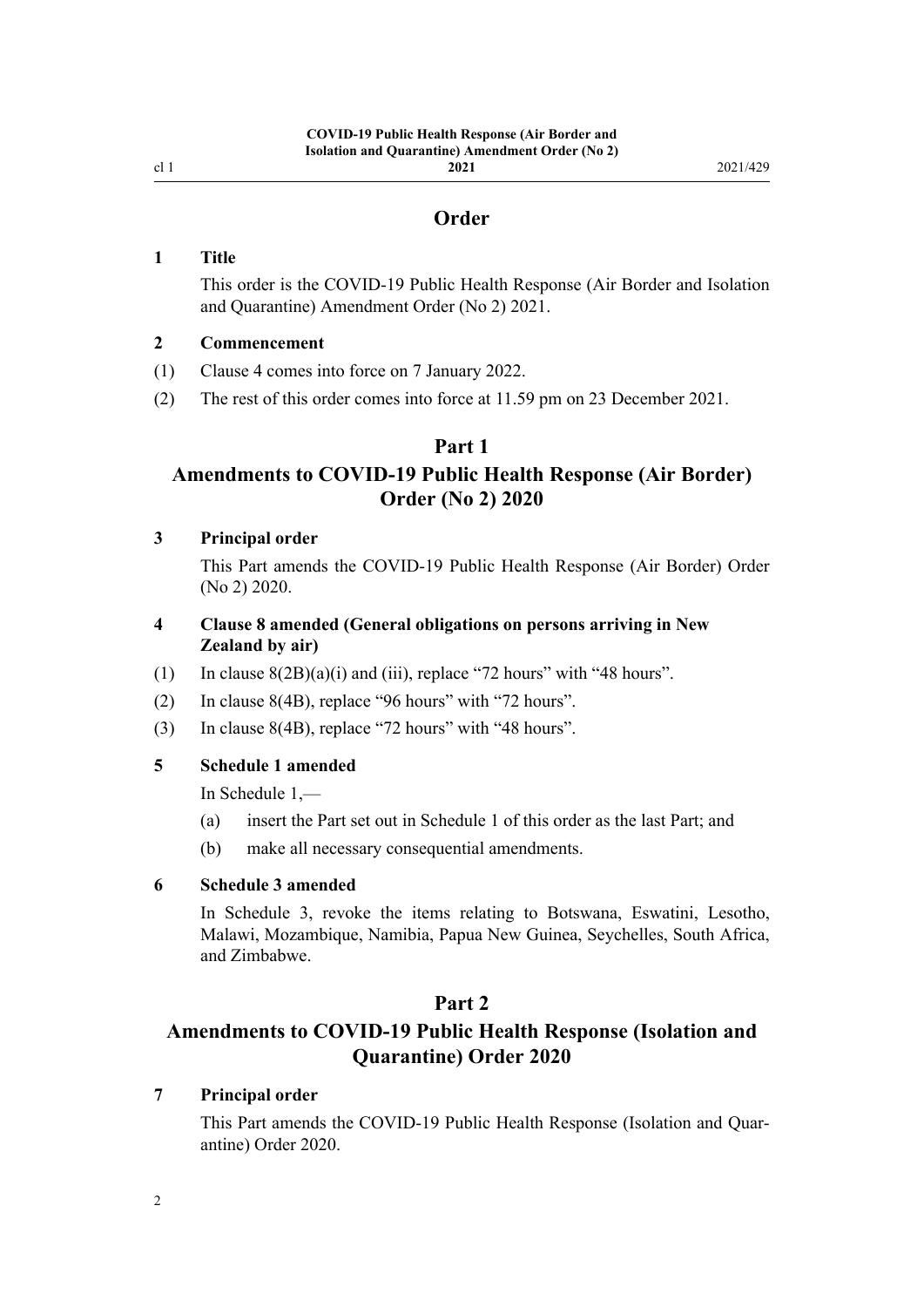#### <span id="page-2-0"></span>**8 Clause 4 amended (Interpretation)**

In [clause 4\(1\)](http://legislation.govt.nz/pdflink.aspx?id=LMS401701), revoke the definition of **very high risk country**.

#### **9 Clause 10 amended (Period of isolation or quarantine)**

- (1) In clause  $10(1)(a)$ , replace "7th day" with "10th day".
- (2) Revoke clause  $10(1)(aa)$ .
- (3) In [clause 10\(1\)\(b\),](http://legislation.govt.nz/pdflink.aspx?id=LMS401711) delete "than the applicable period under paragraph (a) or  $(aa)$ ".

#### **10 Clause 15GM amended (Application of this subpart)**

Replace [clause 15GM\(1\) and \(2\)](http://legislation.govt.nz/pdflink.aspx?id=LMS596637) with:

This subpart applies to a person on and after they leave an MIQF if they are granted a special authorisation under clause 14 on condition that they report for, and undergo, medical examination and testing for COVID-19 on day 9.

#### **11 Schedule 1 amended**

In [Schedule 1](http://legislation.govt.nz/pdflink.aspx?id=LMS401747),—

- (a) insert the Part set out in [Schedule 2](#page-4-0) of this order as the last Part; and
- (b) make all necessary consequential amendments.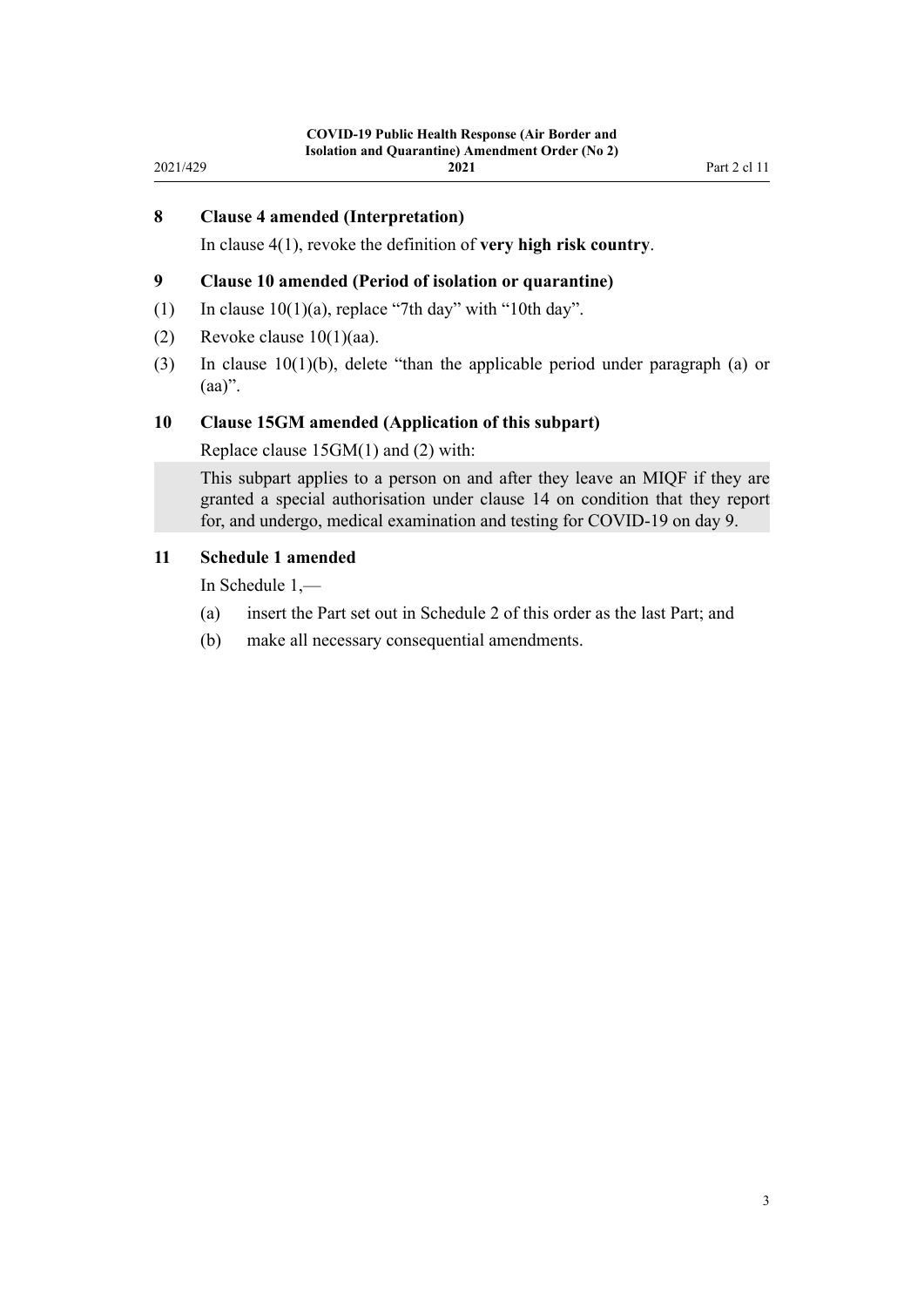<span id="page-3-0"></span>Schedule 1

## **Schedule 1**

## **New Part 12 inserted into Schedule 1 of Covid-19 Public Health Response (Air Border) Order (No 2) 2020**

cl 5

## **Part 12**

## **Provision relating to COVID-19 Public Health Response (Air Border and Isolation and Quarantine) Amendment Order (No 2) 2021**

#### **11 Flights departing before commencement of Amendment Order**

- (1) Clause 8, as in force immediately before it is amended by the Amendment Order, continues to apply to persons arriving in New Zealand on an aircraft that departed before the commencement of clause 4 of the Amendment Order.
- (2) In this clause, **Amendment Order** means the COVID-19 Public Health Response (Air Border and Isolation and Quarantine) Amendment Order (No 2) 2021.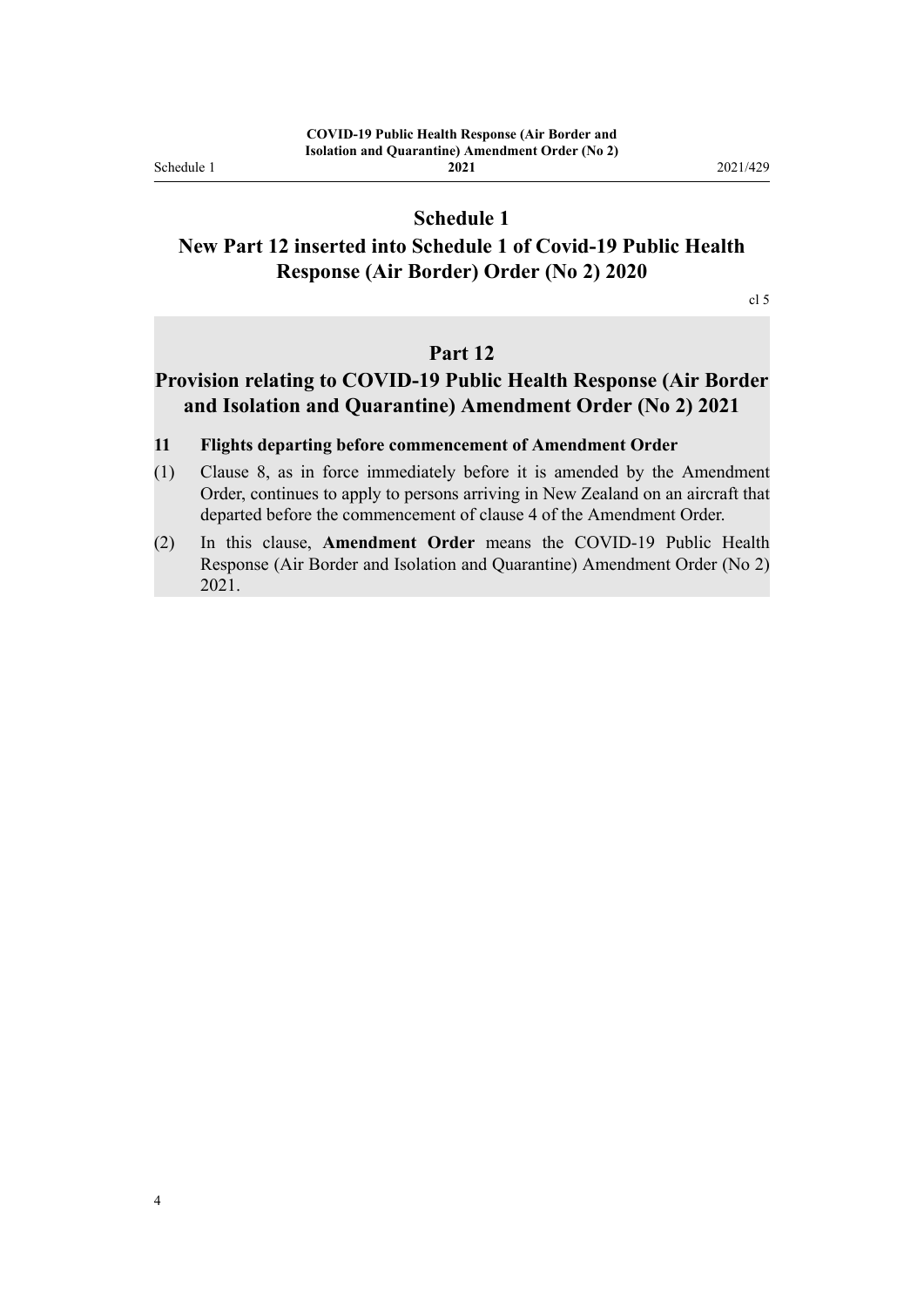<span id="page-4-0"></span>2021/429

## **Schedule 2**

## **New Part 4 inserted into Schedule 1 of Covid-19 Public Health Response (Isolation and Quarantine) Order 2020**

cl 11

### **Part 4**

## **Provisions relating to COVID-19 Public Health Response (Air Border and Isolation and Quarantine) Amendment Order (No 2) 2021**

#### **11 Persons undergoing period of isolation or quarantine on commencement of Amendment Order**

- (1) This clause applies to every person (**person in isolation or quarantine**) who immediately before 11.59 pm on 23 December 2021 was undergoing a period of isolation or quarantine under Part 1 of this order.
- (2) The amendments to Parts 1 and 1C of this order made by the Amendment Order apply to persons in isolation or quarantine.
- (3) In this Part, **Amendment Order** means the COVID-19 Public Health Response (Air Border and Isolation and Quarantine) Amendment Order (No 2) 2021.

### **12 Persons in self-isolation under Part 1C on commencement of Amendment Order**

- (1) This clause applies to every person (**person in self-isolation**) who immediately before 11.59 pm on 23 December 2021 was undergoing a period of self-isola‐ tion under Part 1C of this order.
- (2) The requirements of Parts 1 and 1C of this order that applied to persons in selfisolation immediately before 11.59 pm on 23 December 2021 continue to apply.

Dated at Wellington this 21st day of December 2021.

Hon Chris Hipkins, Minister for COVID-19 Response.